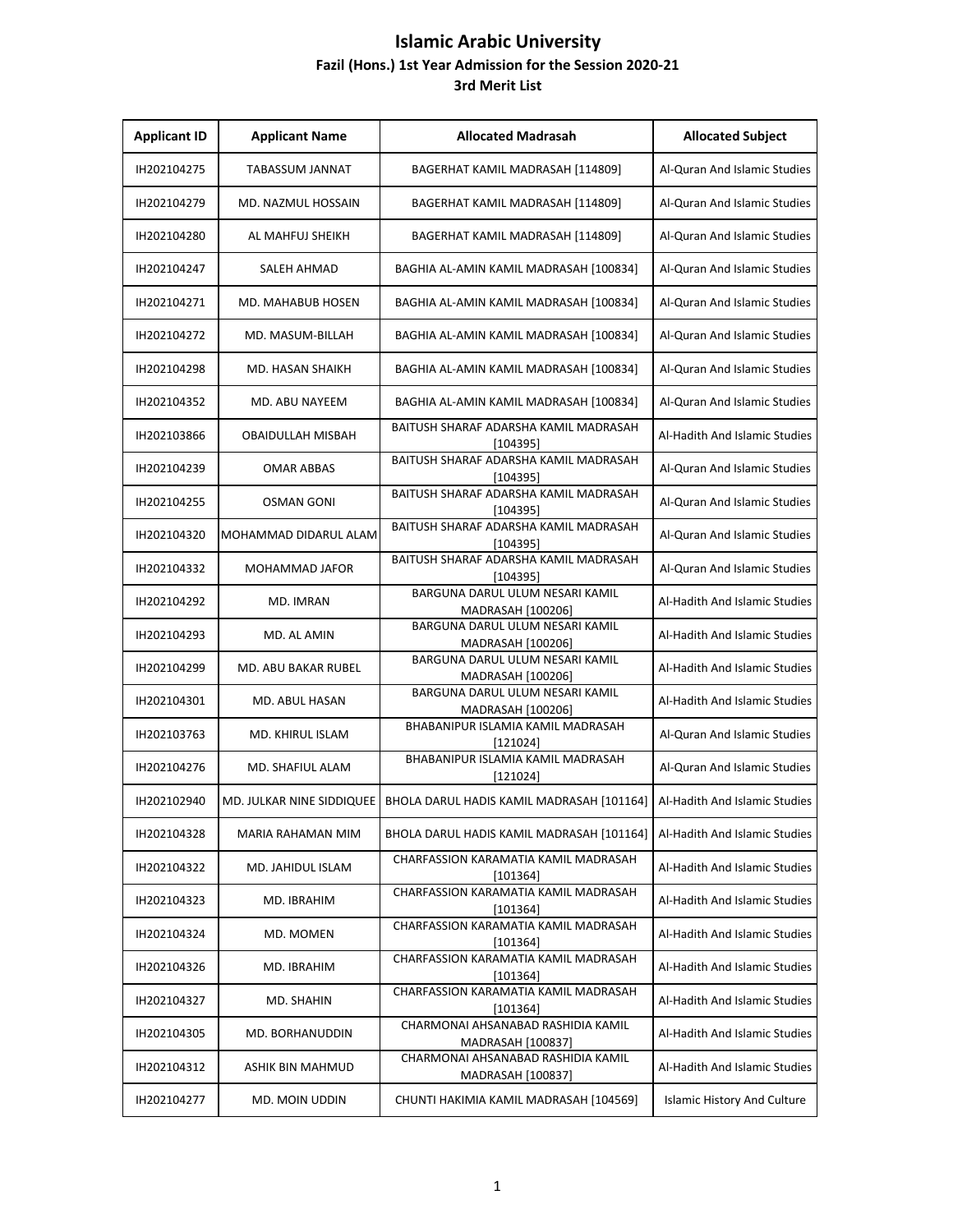| <b>Applicant ID</b> | <b>Applicant Name</b>              | <b>Allocated Madrasah</b>                                     | <b>Allocated Subject</b>           |
|---------------------|------------------------------------|---------------------------------------------------------------|------------------------------------|
| IH202104325         | AMINA SIDDIKA                      | COX'S BAZAR MODEL WOMEN'S KAMIL<br>MADRASAH [106292]          | Al-Hadith And Islamic Studies      |
| IH202104353         | MOBASSARATUL ZANNAT                | COX'S BAZAR MODEL WOMEN'S KAMIL<br>MADRASAH [106292]          | Al-Hadith And Islamic Studies      |
| IH202104310         | SAIMA SULTANA                      | DARUL ULUM KAMIL MADRASAH [104524]                            | Al-Hadith And Islamic Studies      |
| IH202104285         | <b>MD. SHAHADAT HOSSAN</b>         | DAULATGONJ GAZIMURA KAMIL MADRASAH<br>[105901]                | Al-Hadith And Islamic Studies      |
| IH202104341         | SAFAYET HOSEN                      | DAULATGONJ GAZIMURA KAMIL MADRASAH<br>[105901]                | Al-Hadith And Islamic Studies      |
| IH202104342         | <b>ASIA KHATUN</b>                 | DAULATGONJ GAZIMURA KAMIL MADRASAH<br>[105901]                | Al-Hadith And Islamic Studies      |
| IH202102947         | MUHAMMAD RAYHAN                    | DEWANGANJ KAMIL MADRASAH [109762]                             | Al-Hadith And Islamic Studies      |
| IH202104240         | <b>MD. MIKADUL ISLAM</b>           | DEWANGANJ KAMIL MADRASAH [109762]                             | Al-Hadith And Islamic Studies      |
| IH202104241         | MD. EYASIN ARAFAT                  | DEWANGANJ KAMIL MADRASAH [109762]                             | Al-Hadith And Islamic Studies      |
| IH202104242         | <b>MD. ABU TAHER</b>               | DEWANGANJ KAMIL MADRASAH [109762]                             | Al-Hadith And Islamic Studies      |
| IH202104243         | MD. REDOY                          | DEWANGANJ KAMIL MADRASAH [109762]                             | Al-Hadith And Islamic Studies      |
| IH202104263         | <b>BALAL HOSSEN BULBUL</b>         | DEWANGANJ KAMIL MADRASAH [109762]                             | <b>Islamic History And Culture</b> |
| IH202104264         | <b>FATAMA TUJ JOHORA</b><br>LAMIYA | DEWANGANJ KAMIL MADRASAH [109762]                             | <b>Islamic History And Culture</b> |
| IH202104266         | AL MAMUN                           | DEWANGANJ KAMIL MADRASAH [109762]                             | <b>Islamic History And Culture</b> |
| IH202104267         | <b>MST. MISU PARVIN</b>            | DEWANGANJ KAMIL MADRASAH [109762]                             | <b>Islamic History And Culture</b> |
| IH202104268         | <b>SANTO MIA</b>                   | DEWANGANJ KAMIL MADRASAH [109762]                             | <b>Islamic History And Culture</b> |
| IH202104269         | <b>RUSTOM ALI</b>                  | DEWANGANJ KAMIL MADRASAH [109762]                             | <b>Islamic History And Culture</b> |
| IH202104394         | MD. ARIF HOSSAIN                   | DEWANGANJ KAMIL MADRASAH [109762]                             | <b>Islamic History And Culture</b> |
| IH202104397         | <b>MD. ROKIBUL HASAN</b>           | DEWANGANJ KAMIL MADRASAH [109762]                             | <b>Islamic History And Culture</b> |
| IH202104414         | MD.MEHEDI HASAN EMON               | DEWANGANJ KAMIL MADRASAH [109762]                             | <b>Islamic History And Culture</b> |
| IH202104369         | ABDUL BARI                         | DHAP SATGARA BAITUL MUKARRAM MODEL<br>KAMIL MADRASAH [127450] | Al-Hadith And Islamic Studies      |
| IH202102716         | RAISUL ISLAM                       | DHAP SATGARA BAITUL MUKARRAM MODEL<br>KAMIL MADRASAH [127450] | Al-Quran And Islamic Studies       |
| IH202102761         | MD. AL AMIN                        | DHAP SATGARA BAITUL MUKARRAM MODEL<br>KAMIL MADRASAH [127450] | Al-Quran And Islamic Studies       |
| IH202104311         | ROHIMA AKTER                       | DHAP SATGARA BAITUL MUKARRAM MODEL<br>KAMIL MADRASAH [127450] | Al-Quran And Islamic Studies       |
| IH202100610         | MD. SAYEM HOSEN                    | FARIDGONJ MAZIDIA KAMIL MADRASAH [103624]                     | Al-Hadith And Islamic Studies      |
| IH202103149         | MD. ARIF HOSSEN                    | FARIDGONJ MAZIDIA KAMIL MADRASAH [103624]                     | Al-Hadith And Islamic Studies      |
| IH202103544         | MD. NAHIAN                         | FARIDGONJ MAZIDIA KAMIL MADRASAH [103624]                     | Al-Hadith And Islamic Studies      |
| IH202103563         | MD. ABU BAKAR                      | FARIDGONJ MAZIDIA KAMIL MADRASAH [103624]                     | Al-Hadith And Islamic Studies      |
| IH202104233         | MD. YEASIN ARAFAT                  | FARIDGONJ MAZIDIA KAMIL MADRASAH [103624]                     | Al-Hadith And Islamic Studies      |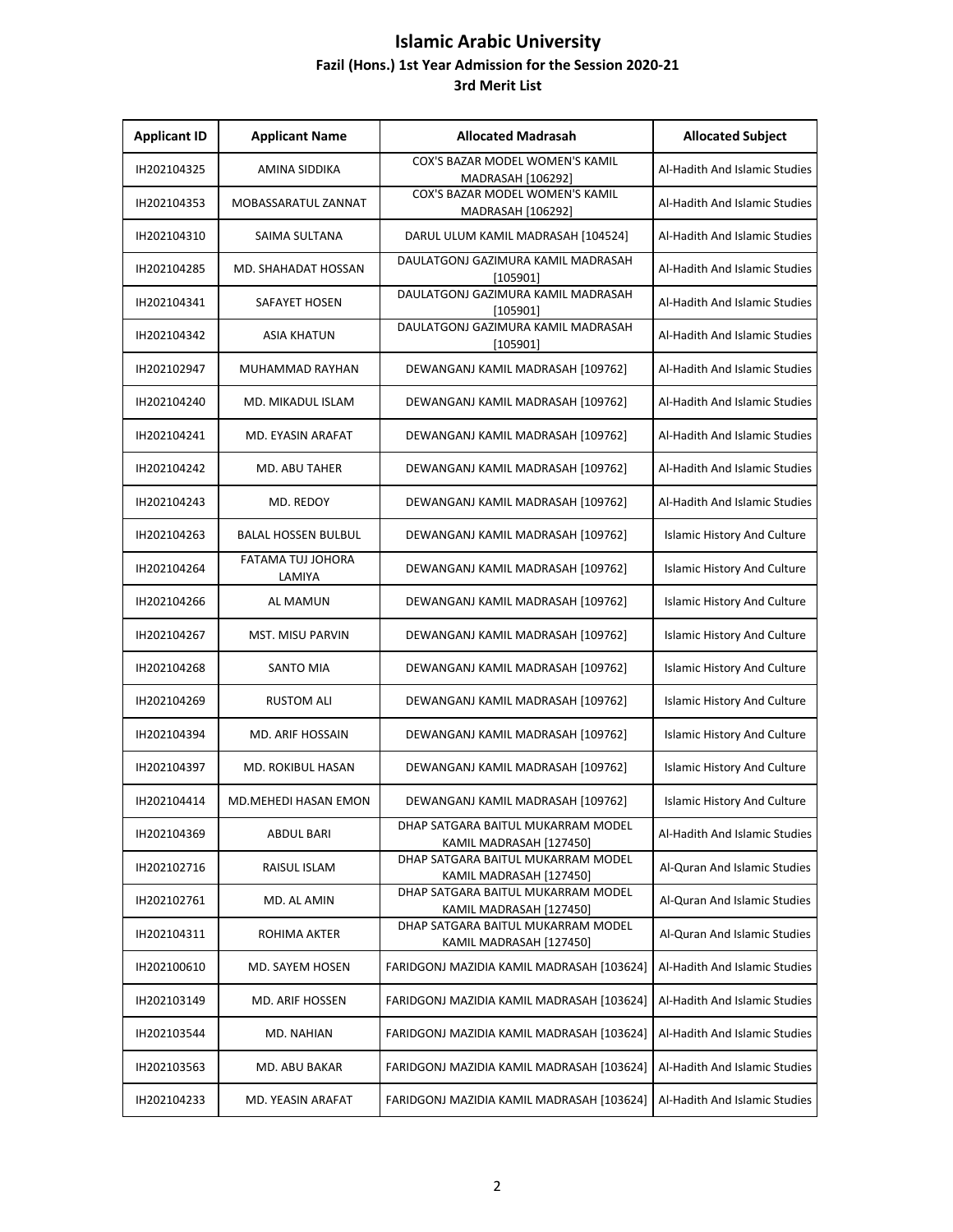| <b>Applicant ID</b> | <b>Applicant Name</b>              | <b>Allocated Madrasah</b>                         | <b>Allocated Subject</b>           |
|---------------------|------------------------------------|---------------------------------------------------|------------------------------------|
| IH202101638         | MD. MYNUDDIN                       | FARIDGONJ MAZIDIA KAMIL MADRASAH [103624]         | Al-Hadith And Islamic Studies      |
| IH202104274         | MYMUNA AKTER                       | FENI ALIA KAMIL MADRASAH [106628]                 | Al-Quran And Islamic Studies       |
| IH202104422         | SHAH ALAM                          | GOVT. MUSTAFABIA KAMIL MADRASAH [119223]          | Al-Quran And Islamic Studies       |
| IH202104424         | <b>RIPON MIA</b>                   | GOVT. MUSTAFABIA KAMIL MADRASAH [119223]          | Al-Quran And Islamic Studies       |
| IH202101293         | <b>FAHMIDA TANJIL</b>              | HAYBATNAGAR A. U. KAMIL MADRASAH [110476]         | Al-Quran And Islamic Studies       |
| IH202104270         | MD. AKSHAR                         | ISLAMIA ALIA KAMIL MADRASAH [105804]              | Al-Quran And Islamic Studies       |
| IH202104413         | MD. ABU SOFIAN                     | ISLAMIA ALIA KAMIL MADRASAH [105804]              | Al-Quran And Islamic Studies       |
| IH202104331         | MD. ARFAN UDDIN                    | JAMEYA AHAMADIA SUNNIA KAMIL MADRASAH<br>[104702] | Al-Hadith And Islamic Studies      |
| IH202102318         | FAISAL MAHMUD FAHIM                | JAMEYA AHAMADIA SUNNIA KAMIL MADRASAH<br>[104702] | Al-Quran And Islamic Studies       |
| IH202104309         | MOHAMMAD MOIN UDDIN                | JAMEYA AHAMADIA SUNNIA KAMIL MADRASAH<br>[104702] | Al-Quran And Islamic Studies       |
| IH202104388         | <b>MD. EMRAN KABIR</b>             | LAXHMIPUR DARUL ULUM KAMIL MADRASAH<br>[106949]   | Da'wah And Islamic Studies         |
| IH202104391         | <b>SHAMSUN NEHAR</b>               | LAXHMIPUR DARUL ULUM KAMIL MADRASAH<br>[106949]   | Da'wah And Islamic Studies         |
| IH202103160         | <b>MD. USUF MOLLAH</b>             | MADINATUL ULUM KAMIL MADRASAH [126477]            | Al-Hadith And Islamic Studies      |
| IH202104290         | <b>MASUDUL KARIM</b>               | MADINATUL ULUM KAMIL MADRASAH [126477]            | Al-Hadith And Islamic Studies      |
| IH202104294         | ATIA BILKIS TAMANNA                | MADINATUL ULUM KAMIL MADRASAH [126477]            | Al-Hadith And Islamic Studies      |
| IH202104303         | MD. MINHAJUL ISLAM<br><b>MASUM</b> | MADINATUL ULUM KAMIL MADRASAH [126477]            | Al-Hadith And Islamic Studies      |
| IH202104333         | SHAHINUR ISLAM                     | MADINATUL ULUM KAMIL MADRASAH [126477]            | Al-Hadith And Islamic Studies      |
| IH202104335         | MD. MURSALIN                       | MADINATUL ULUM KAMIL MADRASAH [126477]            | Al-Hadith And Islamic Studies      |
| IH202104336         | MUHAMMAD SHAHIDULLAH               | MADINATUL ULUM KAMIL MADRASAH [126477]            | Al-Hadith And Islamic Studies      |
| IH202104347         | MUMINUL ISLAM                      | MADINATUL ULUM KAMIL MADRASAH [126477]            | Al-Hadith And Islamic Studies      |
| IH202104273         | MD. RUPANTOR                       | MADINATUL ULUM KAMIL MADRASAH [126477]            | <b>Islamic History And Culture</b> |
| IH202104278         | ALI HOSEN                          | MADINATUL ULUM KAMIL MADRASAH [126477]            | <b>Islamic History And Culture</b> |
| IH202104281         | MD. MAHAFUZUR RAHMAN               | MADINATUL ULUM KAMIL MADRASAH [126477]            | Islamic History And Culture        |
| IH202104282         | MD. FEROZ WADUD                    | MADINATUL ULUM KAMIL MADRASAH [126477]            | <b>Islamic History And Culture</b> |
| IH202104283         | MD. SAID HASAN                     | MADINATUL ULUM KAMIL MADRASAH [126477]            | Islamic History And Culture        |
| IH202104334         | MST. NUSRAT JAHAN MILY             | MADINATUL ULUM KAMIL MADRASAH [126477]            | <b>Islamic History And Culture</b> |
| IH202100927         | MD. NAZRUL ISLAM                   | MADRASAH - E- ALIA, DHAKA [108151]                | Al-Hadith And Islamic Studies      |
| IH202101068         | MOSHIUR RAHMAN                     | MADRASAH - E- ALIA, DHAKA [108151]                | Al-Hadith And Islamic Studies      |
| IH202103485         | MD. JAWADUL ISLAM                  | MADRASAH - E- ALIA, DHAKA [108151]                | Al-Hadith And Islamic Studies      |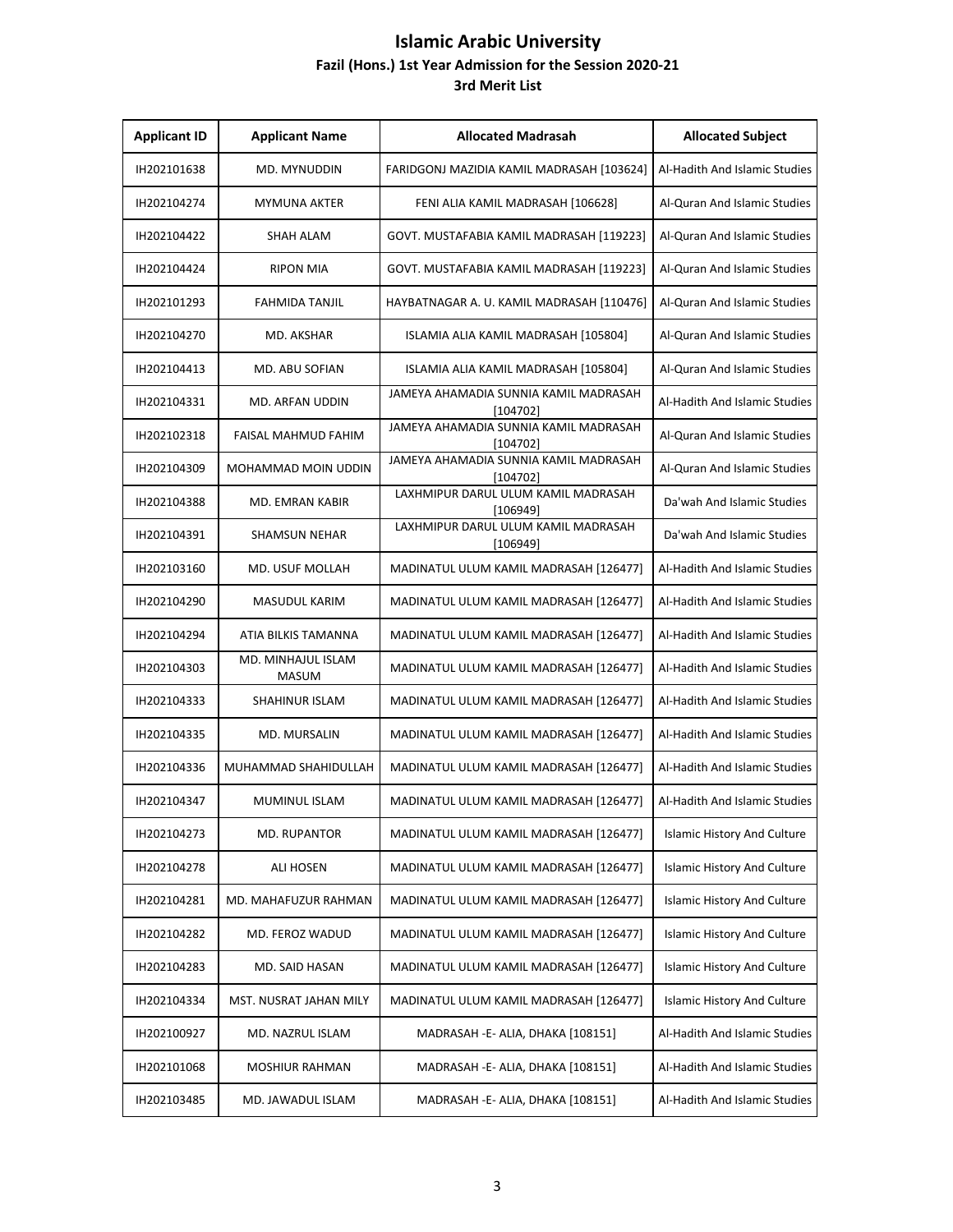| <b>Applicant ID</b> | <b>Applicant Name</b>               | <b>Allocated Madrasah</b>          | <b>Allocated Subject</b>           |
|---------------------|-------------------------------------|------------------------------------|------------------------------------|
| IH202103981         | <b>AMIMUL EAHSAN</b>                | MADRASAH -E- ALIA, DHAKA [108151]  | Al-Hadith And Islamic Studies      |
| IH202104256         | <b>MD. MAKSUDUR RAHMAN</b>          | MADRASAH - E- ALIA, DHAKA [108151] | Al-Hadith And Islamic Studies      |
| IH202100451         | MD. GIAS UDDIN GAJI                 | MADRASAH - E- ALIA, DHAKA [108151] | Al-Quran And Islamic Studies       |
| IH202100838         | MD. SHOHIDUR RAHMAN                 | MADRASAH - E- ALIA, DHAKA [108151] | Al-Quran And Islamic Studies       |
| IH202101730         | SAIFUL ISLAM                        | MADRASAH - E- ALIA, DHAKA [108151] | Al-Quran And Islamic Studies       |
| IH202102674         | MD. ABU SAYED                       | MADRASAH - E- ALIA, DHAKA [108151] | Al-Quran And Islamic Studies       |
| IH202103200         | MAHAMMAD AHSANULLAH                 | MADRASAH -E- ALIA, DHAKA [108151]  | Al-Quran And Islamic Studies       |
| IH202104232         | JONI MD. IMAM TALHA                 | MADRASAH - E- ALIA, DHAKA [108151] | Al-Quran And Islamic Studies       |
| IH202104257         | MD. ARMAN                           | MADRASAH - E- ALIA, DHAKA [108151] | Al-Quran And Islamic Studies       |
| IH202104329         | MD. SAYFUL ISLAM                    | MADRASAH -E- ALIA, DHAKA [108151]  | Arabic Language And<br>Literature  |
| IH202104337         | SHIHAB UDDIN                        | MADRASAH - E- ALIA, DHAKA [108151] | Arabic Language And<br>Literature  |
| IH202103162         | <b>NUR AHAMMAD</b>                  | MADRASAH - E- ALIA, DHAKA [108151] | Da'wah And Islamic Studies         |
| IH202104258         | <b>ABDUR ROSID</b>                  | MADRASAH - E- ALIA, DHAKA [108151] | Da'wah And Islamic Studies         |
| IH202103973         | MAKSIDUL MIA                        | MADRASAH -E- ALIA, DHAKA [108151]  | Da'wah And Islamic Studies         |
| IH202104398         | SYED AZAJUL HAQUE<br><b>REDWON</b>  | MADRASAH -E- ALIA, DHAKA [108151]  | Da'wah And Islamic Studies         |
| IH202100912         | <b>IBRAHIM</b>                      | MADRASAH - E- ALIA, DHAKA [108151] | Da'wah And Islamic Studies         |
| IH202101000         | MD. SOFIQUL ISLAM                   | MADRASAH -E- ALIA, DHAKA [108151]  | Da'wah And Islamic Studies         |
| IH202103918         | MD. JAHIR                           | MADRASAH - E- ALIA, DHAKA [108151] | Da'wah And Islamic Studies         |
| IH202100066         | <b>MAHABUB MORSHED</b>              | MADRASAH -E- ALIA, DHAKA [108151]  | <b>Islamic History And Culture</b> |
| IH202100265         | MD. SABBIR HOSSAEN                  | MADRASAH - E- ALIA, DHAKA [108151] | <b>Islamic History And Culture</b> |
| IH202100973         | <b>SIAM</b>                         | MADRASAH - E- ALIA, DHAKA [108151] | Islamic History And Culture        |
| IH202102799         | MD. ARIF ULLAH                      | MADRASAH - E- ALIA, DHAKA [108151] | Islamic History And Culture        |
| IH202102850         | JABER                               | MADRASAH -E- ALIA, DHAKA [108151]  | Islamic History And Culture        |
| IH202102968         | SHARIF MD. SIRAJUL ISLAM            | MADRASAH - E- ALIA, DHAKA [108151] | <b>Islamic History And Culture</b> |
| IH202103408         | MD. MOZIBULLA AL<br><b>MONTASIR</b> | MADRASAH - E- ALIA, DHAKA [108151] | Islamic History And Culture        |
| IH202103573         | MD. ABDUL BASAT                     | MADRASAH - E- ALIA, DHAKA [108151] | Islamic History And Culture        |
| IH202104265         | MD. ABU SALEH                       | MADRASAH - E- ALIA, DHAKA [108151] | Islamic History And Culture        |
| IH202104374         | ZOBAIR AHMED                        | MADRASAH -E- ALIA, DHAKA [108151]  | Islamic History And Culture        |
| IH202104259         | MD. ABU BAKAR SIDDIQ                | MAHIMAGANJ KAMIL MADRASAH [121277] | Al-Hadith And Islamic Studies      |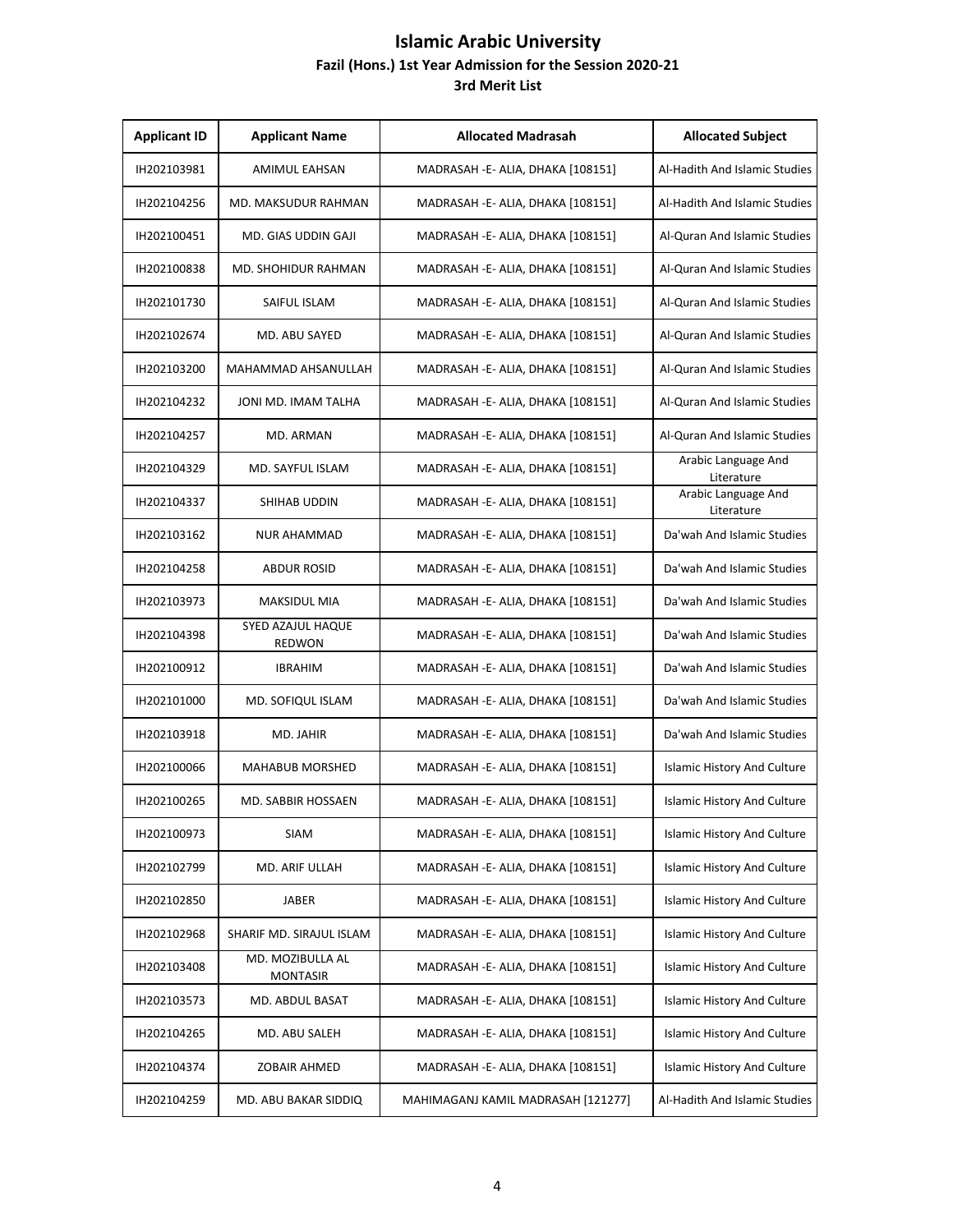| <b>Applicant ID</b> | <b>Applicant Name</b>            | <b>Allocated Madrasah</b>                      | <b>Allocated Subject</b>           |
|---------------------|----------------------------------|------------------------------------------------|------------------------------------|
| IH202104260         | MD. SHADOT ZAMAN                 | MAHIMAGANJ KAMIL MADRASAH [121277]             | Al-Hadith And Islamic Studies      |
| IH202104261         | MD. UMAR FARUK                   | MAHIMAGANJ KAMIL MADRASAH [121277]             | Al-Hadith And Islamic Studies      |
| IH202104262         | <b>MD. SANOAR HOSSEN</b>         | MAHIMAGANJ KAMIL MADRASAH [121277]             | Al-Hadith And Islamic Studies      |
| IH202104340         | MD. MUKTAR RAHMAN                | MAHIMAGANJ KAMIL MADRASAH [121277]             | Al-Hadith And Islamic Studies      |
| IH202104423         | MD. RASHIDUL BARI                | MAHIMAGANJ KAMIL MADRASAH [121277]             | Al-Hadith And Islamic Studies      |
| IH202102087         | MD. MASUM BILLAH                 | MOKRA D.S.N. KAMIL MADRASAH [106133]           | Al-Hadith And Islamic Studies      |
| IH202104386         | MOHAMMAD TAREQ<br><b>HOSSAIN</b> | MOKRA D.S.N. KAMIL MADRASAH [106133]           | Al-Hadith And Islamic Studies      |
| IH202103738         | MD. KAPIL UDDIN                  | MOKRA D.S.N. KAMIL MADRASAH [106133]           | Al-Hadith And Islamic Studies      |
| IH202104286         | AFRUZA AKTER                     | MUKTAGACHHA ABBASIA KAMIL MADRASAH<br>[111976] | Al-Quran And Islamic Studies       |
| IH202104287         | <b>HUMAYUN KABIR</b>             | MUKTAGACHHA ABBASIA KAMIL MADRASAH<br>[111976] | Al-Quran And Islamic Studies       |
| IH202104289         | AFROZA KHATUN                    | MUKTAGACHHA ABBASIA KAMIL MADRASAH<br>[111976] | Al-Quran And Islamic Studies       |
| IH202103896         | ASHRAFUZZAMAN SAKIB              | N. AKAND KAMIL MADRASAH [113181]               | Al-Hadith And Islamic Studies      |
| IH202104343         | MD. SIYAM UDDIN                  | NAWABGANJ KAMIL MADRASAH [124559]              | Al-Hadith And Islamic Studies      |
| IH202104348         | MD. SAIRUL ISLAM                 | NAWABGANJ KAMIL MADRASAH [124559]              | Al-Hadith And Islamic Studies      |
| IH202104350         | MD. MOIN AHMED                   | NAWABGANJ KAMIL MADRASAH [124559]              | Al-Hadith And Islamic Studies      |
| IH202104351         | MD. ABU JUBAID                   | NAWABGANJ KAMIL MADRASAH [124559]              | Al-Hadith And Islamic Studies      |
| IH202104304         | MD. YEAKUB ALI ZIHAD             | PABNA KAMIL MADRASAH [125647]                  | Al-Quran And Islamic Studies       |
| IH202104295         | <b>SIAM SARKAR</b>               | PABNA KAMIL MADRASAH [125647]                  | <b>Islamic History And Culture</b> |
| IH202104297         | MD. AMIR HAMZA                   | PABNA KAMIL MADRASAH [125647]                  | <b>Islamic History And Culture</b> |
| IH202104300         | MD. SHARIFUL ISLAM               | PABNA KAMIL MADRASAH [125647]                  | <b>Islamic History And Culture</b> |
| IH202104302         | <b>MOMENA KHATUN</b>             | PABNA KAMIL MADRASAH [125647]                  | Islamic History And Culture        |
| IH202104307         | MD. RAKIB HOSSAIN                | PABNA KAMIL MADRASAH [125647]                  | <b>Islamic History And Culture</b> |
| IH202104308         | <b>BAYIZID BOSTAMY</b>           | PABNA KAMIL MADRASAH [125647]                  | Islamic History And Culture        |
| IH202104380         | <b>MUNNY AKTER</b>               | PABNA KAMIL MADRASAH [125647]                  | <b>Islamic History And Culture</b> |
| IH202104315         | SIFATUL BASIRA                   | QUADERIA TAIYEBIA KAMIL MADRASAH [108244]      | Al-Hadith And Islamic Studies      |
| IH202104339         | MD. ABDULLAH                     | QUADERIA TAIYEBIA KAMIL MADRASAH [108244]      | Al-Hadith And Islamic Studies      |
| IH202100299         | MD. NAIEMOL ISLAM                | QUADERIA TAIYEBIA KAMIL MADRASAH [108244]      | Al-Quran And Islamic Studies       |
| IH202104244         | MOHAMMED MOSTOFA<br><b>MAMUN</b> | RAIPUR KAMIL MADRASAH [107030]                 | Al-Hadith And Islamic Studies      |
| IH202104245         | KAMAL HOSSAIN                    | RAIPUR KAMIL MADRASAH [107030]                 | Al-Hadith And Islamic Studies      |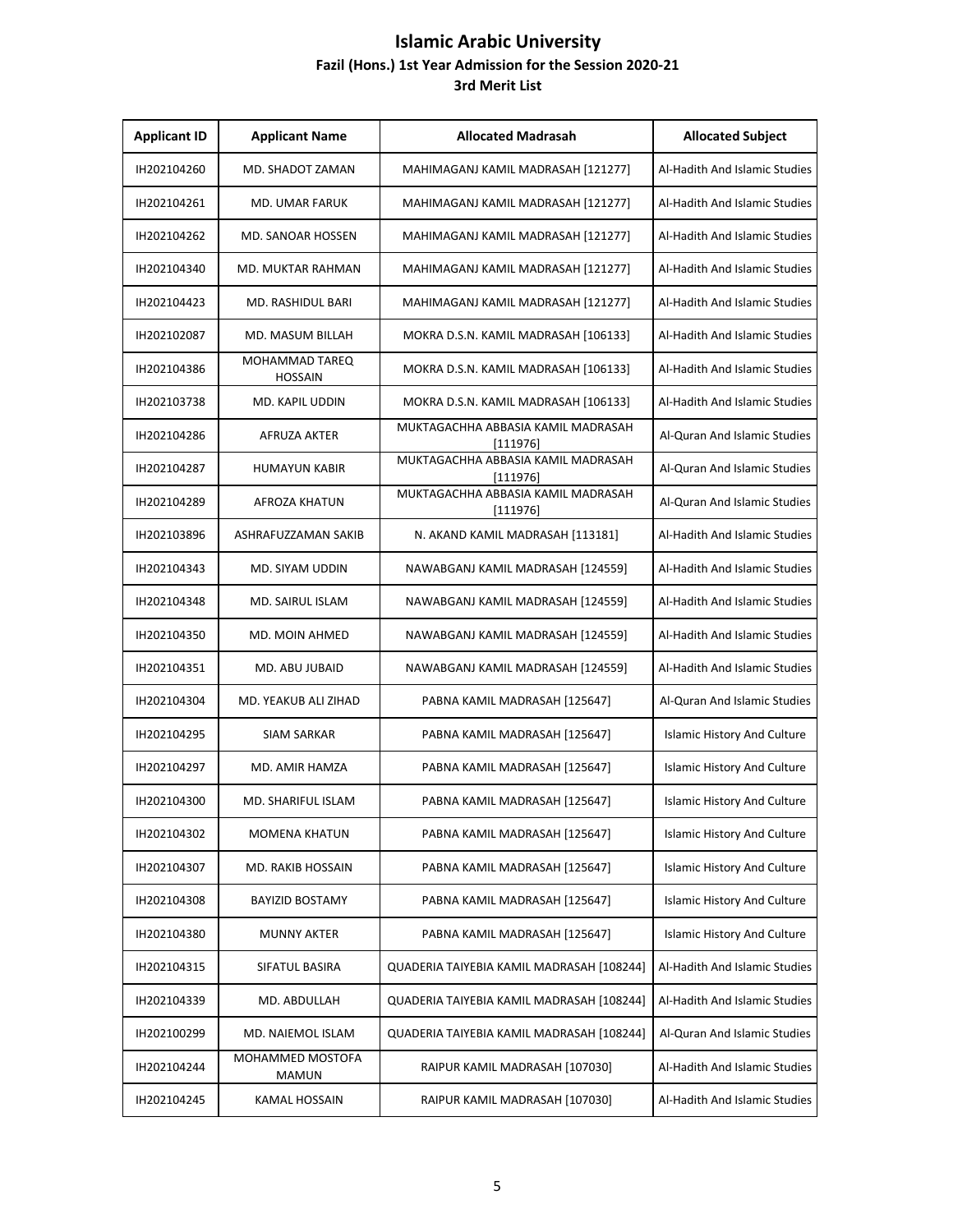| <b>Applicant ID</b> | <b>Applicant Name</b>              | <b>Allocated Madrasah</b>                                | <b>Allocated Subject</b>      |
|---------------------|------------------------------------|----------------------------------------------------------|-------------------------------|
| IH202104246         | MD. SHADAT HOSSAIN                 | RAIPUR KAMIL MADRASAH [107030]                           | Al-Hadith And Islamic Studies |
| IH202104248         | MD. MAHMUDUR RAHMAN                | RAIPUR KAMIL MADRASAH [107030]                           | Al-Hadith And Islamic Studies |
| IH202104249         | MOHAMMAD ANAS HOSSEN               | RAIPUR KAMIL MADRASAH [107030]                           | Al-Hadith And Islamic Studies |
| IH202104250         | MD. YASIN ARAFAT                   | RAIPUR KAMIL MADRASAH [107030]                           | Al-Hadith And Islamic Studies |
| IH202103062         | RAQUIB HOSSAIN                     | RAIPUR KAMIL MADRASAH [107030]                           | Al-Hadith And Islamic Studies |
| IH202102470         | MD. HAFIZUR RAHMAN                 | RAIPUR KAMIL MADRASAH [107030]                           | Al-Hadith And Islamic Studies |
| IH202100276         | MD. ABDUR RAHIM                    | SALANDAR ISLAMIA KAMIL MADRASAH [129246]                 | Al-Hadith And Islamic Studies |
| IH202103091         | MD. ABDUR RAFIK ARIF               | SALANDAR ISLAMIA KAMIL MADRASAH [129246]                 | Al-Hadith And Islamic Studies |
| IH202103131         | <b>NABA MONI</b>                   | SALANDAR ISLAMIA KAMIL MADRASAH [129246]                 | Al-Hadith And Islamic Studies |
| IH202103132         | <b>JANNATUN NASA</b>               | SALANDAR ISLAMIA KAMIL MADRASAH [129246]                 | Al-Hadith And Islamic Studies |
| IH202104230         | LUTFAR RAHMAN                      | SALANDAR ISLAMIA KAMIL MADRASAH [129246]                 | Al-Hadith And Islamic Studies |
| IH202104231         | <b>NASRIN AKHTER</b>               | SALANDAR ISLAMIA KAMIL MADRASAH [129246]                 | Al-Hadith And Islamic Studies |
| IH202104251         | <b>ANISUR RAHMAN</b>               | SHAH CHAND AOULIA KAMIL MADRASAH [104757]                | Al-Quran And Islamic Studies  |
| IH202104252         | MD. OAHIDUL ISLAM                  | SHAH CHAND AOULIA KAMIL MADRASAH [104757]                | Al-Quran And Islamic Studies  |
| IH202104253         | <b>MD. HOMAUIN KABIR</b>           | SHAH CHAND AOULIA KAMIL MADRASAH [104757]                | Al-Quran And Islamic Studies  |
| IH202104254         | MD. MOHI UDDIN                     | SHAH CHAND AOULIA KAMIL MADRASAH [104757]                | Al-Quran And Islamic Studies  |
| IH202104284         | <b>UMOR FARUK</b>                  | SHAH CHAND AOULIA KAMIL MADRASAH [104757]                | Al-Quran And Islamic Studies  |
| IH202104288         | <b>MD. ABU RAYHAN</b>              | SHAH CHAND AOULIA KAMIL MADRASAH [104757]                | Al-Quran And Islamic Studies  |
| IH202104313         | <b>IBRAHIM</b>                     | SHAH JALAL JAMEYA ISLAMIA KAMIL MADRASAH<br>[130437]     | Al-Quran And Islamic Studies  |
| IH202104314         | NAYLA KHATUN SAFA                  | SHAH JALAL JAMEYA ISLAMIA KAMIL MADRASAH<br>[130437]     | Al-Quran And Islamic Studies  |
| IH202104330         | RAHMAH                             | SHAH JALAL JAMEYA ISLAMIA KAMIL MADRASAH<br>[130437]     | Al-Quran And Islamic Studies  |
| IH202102561         | MUHAMMAD SHAHIDUL<br><b>ISLAM</b>  | SIPATALI JAMEYA GAUSIA MUINIA KAMIL<br>MADRASAH [104455] | Al-Hadith And Islamic Studies |
| IH202102566         | S. M NURUL MOTAKABBIR<br>FAISAL    | SIPATALI JAMEYA GAUSIA MUINIA KAMIL<br>MADRASAH [104455] | Al-Hadith And Islamic Studies |
| IH202104375         | MOHAMMAD ABDUR RAHIM               | SIPATALI JAMEYA GAUSIA MUINIA KAMIL<br>MADRASAH [104455] | Al-Hadith And Islamic Studies |
| IH202104376         | MOHAMMAD MUBASSHIR<br><b>UDDIN</b> | SIPATALI JAMEYA GAUSIA MUINIA KAMIL<br>MADRASAH [104455] | Al-Hadith And Islamic Studies |
| IH202104377         | MD. ABU SAYED MAMUN                | SIPATALI JAMEYA GAUSIA MUINIA KAMIL<br>MADRASAH [104455] | Al-Hadith And Islamic Studies |
| IH202104378         | NURUL MUSTAFA                      | SIPATALI JAMEYA GAUSIA MUINIA KAMIL<br>MADRASAH [104455] | Al-Hadith And Islamic Studies |
| IH202104382         | MOHAMMAD MINHAJUL<br><b>ABIDIN</b> | SIPATALI JAMEYA GAUSIA MUINIA KAMIL<br>MADRASAH [104455] | Al-Hadith And Islamic Studies |
| IH202104383         | AL AMIN SAKIB                      | SIPATALI JAMEYA GAUSIA MUINIA KAMIL<br>MADRASAH [104455] | Al-Hadith And Islamic Studies |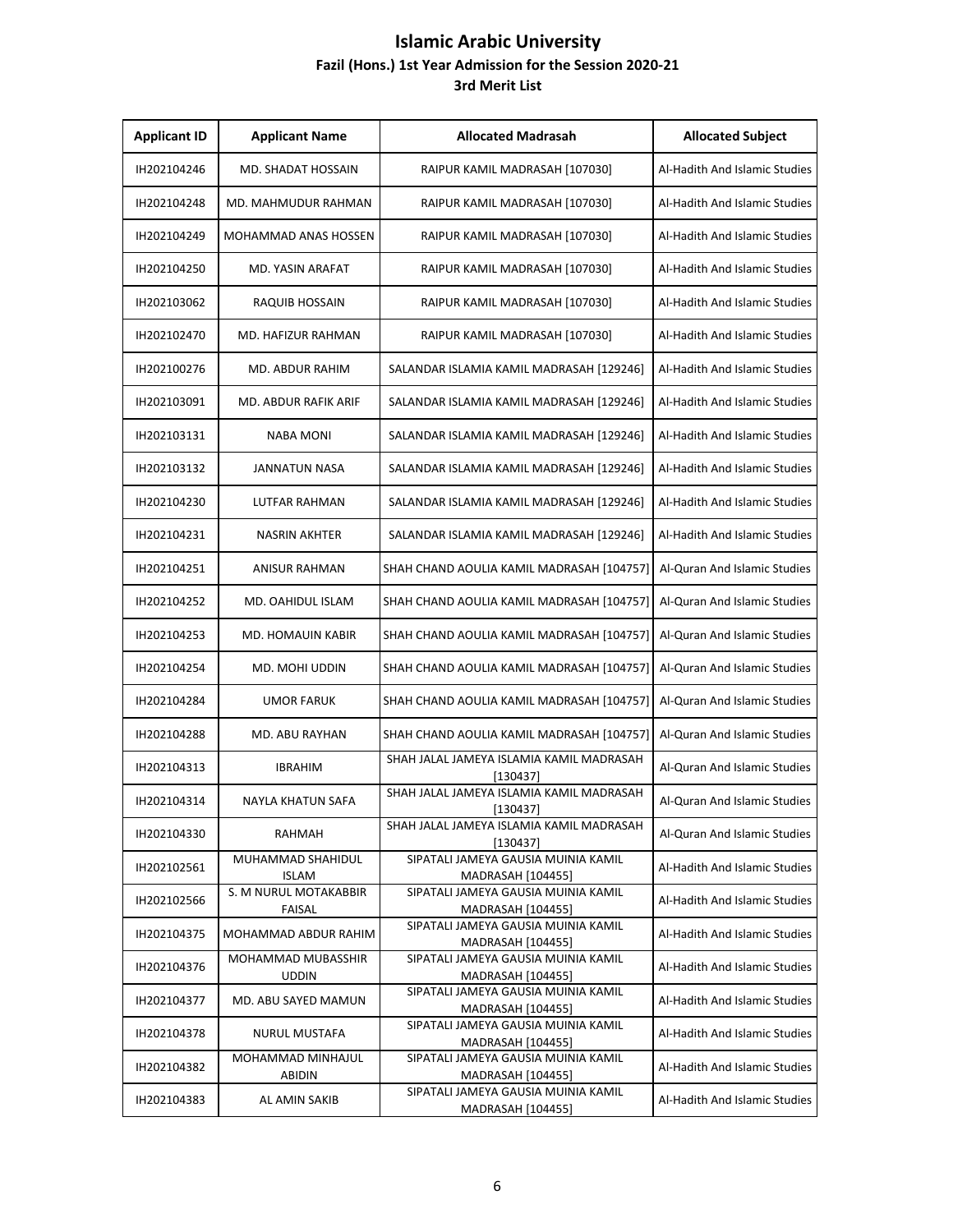| <b>Applicant ID</b> | <b>Applicant Name</b>                    | <b>Allocated Madrasah</b>                                       | <b>Allocated Subject</b>           |
|---------------------|------------------------------------------|-----------------------------------------------------------------|------------------------------------|
| IH202104384         | <b>MOHAMMED JAHANGIR</b><br>ALAM         | SIPATALI JAMEYA GAUSIA MUINIA KAMIL<br>MADRASAH [104455]        | Al-Hadith And Islamic Studies      |
| IH202104387         | <b>MUHAMMAD ARFATUR</b><br><b>RASHID</b> | SIPATALI JAMEYA GAUSIA MUINIA KAMIL<br>MADRASAH [104455]        | Al-Hadith And Islamic Studies      |
| IH202101500         | MD. MOIN UDDIN                           | SIPATALI JAMEYA GAUSIA MUINIA KAMIL<br>MADRASAH [104455]        | Al-Hadith And Islamic Studies      |
| IH202104392         | SAIFUL ISLAM                             | SIPATALI JAMEYA GAUSIA MUINIA KAMIL<br><b>MADRASAH [104455]</b> | Al-Hadith And Islamic Studies      |
| IH202100373         | MUHAMMAD NAYEEMUL<br><b>HASAN NAYEEM</b> | SIPATALI JAMEYA GAUSIA MUINIA KAMIL<br>MADRASAH [104455]        | Al-Hadith And Islamic Studies      |
| IH202103541         | MOHAMMAD IBRAHIM<br><b>HOSSAIN</b>       | SIPATALI JAMEYA GAUSIA MUINIA KAMIL<br>MADRASAH [104455]        | Al-Hadith And Islamic Studies      |
| IH202101806         | THOUHID HASAN                            | SIPATALI JAMEYA GAUSIA MUINIA KAMIL<br>MADRASAH [104455]        | Al-Quran And Islamic Studies       |
| IH202102494         | <b>MD. LOTFUR RAHMAN</b>                 | SIPATALI JAMEYA GAUSIA MUINIA KAMIL<br>MADRASAH [104455]        | Al-Quran And Islamic Studies       |
| IH202104355         | MD. ELEAS                                | SIPATALI JAMEYA GAUSIA MUINIA KAMIL<br>MADRASAH [104455]        | Al-Quran And Islamic Studies       |
| IH202104356         | MD. NURUL AMIN                           | SIPATALI JAMEYA GAUSIA MUINIA KAMIL<br>MADRASAH [104455]        | Al-Quran And Islamic Studies       |
| IH202104359         | MOHAMMAD SAHEDUL<br><b>ISLAM</b>         | SIPATALI JAMEYA GAUSIA MUINIA KAMIL<br>MADRASAH [104455]        | Al-Quran And Islamic Studies       |
| IH202104361         | MOHAMMAD IRFANUL<br><b>HOQUE</b>         | SIPATALI JAMEYA GAUSIA MUINIA KAMIL<br>MADRASAH [104455]        | Al-Quran And Islamic Studies       |
| IH202104362         | SOBARAK MOSSAIN                          | SIPATALI JAMEYA GAUSIA MUINIA KAMIL<br>MADRASAH [104455]        | Al-Quran And Islamic Studies       |
| IH202104363         | MD. WAHEDUL ALAM SERAJI                  | SIPATALI JAMEYA GAUSIA MUINIA KAMIL<br>MADRASAH [104455]        | Al-Quran And Islamic Studies       |
| IH202104364         | MD. ROMJAN ALI                           | SIPATALI JAMEYA GAUSIA MUINIA KAMIL<br>MADRASAH [104455]        | Islamic History And Culture        |
| IH202104365         | MOHAMMAD HABIBULLAH                      | SIPATALI JAMEYA GAUSIA MUINIA KAMIL<br>MADRASAH [104455]        | <b>Islamic History And Culture</b> |
| IH202104366         | <b>AMIRUL HASAN</b>                      | SIPATALI JAMEYA GAUSIA MUINIA KAMIL<br>MADRASAH [104455]        | <b>Islamic History And Culture</b> |
| IH202104367         | MD. SHAHADAT HOSEN                       | SIPATALI JAMEYA GAUSIA MUINIA KAMIL<br>MADRASAH [104455]        | <b>Islamic History And Culture</b> |
| IH202104368         | RUBEL HOSSEN                             | SIPATALI JAMEYA GAUSIA MUINIA KAMIL<br>MADRASAH [104455]        | <b>Islamic History And Culture</b> |
| IH202104370         | MOHAMMAD IMRAN HOSEN                     | SIPATALI JAMEYA GAUSIA MUINIA KAMIL<br>MADRASAH [104455]        | <b>Islamic History And Culture</b> |
| IH202104371         | MOHAMMAD KHORSHEDUL<br><b>ALOM</b>       | SIPATALI JAMEYA GAUSIA MUINIA KAMIL<br>MADRASAH [104455]        | <b>Islamic History And Culture</b> |
| IH202104372         | MUHAMMED MOINUL ISLAM                    | SIPATALI JAMEYA GAUSIA MUINIA KAMIL<br>MADRASAH [104455]        | <b>Islamic History And Culture</b> |
| IH202104373         | <b>TANJILUL HOQUE</b>                    | SIPATALI JAMEYA GAUSIA MUINIA KAMIL<br>MADRASAH [104455]        | <b>Islamic History And Culture</b> |
| IH202104381         | MUHAMMAD ZAHID HASAN                     | SIPATALI JAMEYA GAUSIA MUINIA KAMIL<br>MADRASAH [104455]        | <b>Islamic History And Culture</b> |
| IH202104385         | MD. SHAHAB UDDIN                         | SIPATALI JAMEYA GAUSIA MUINIA KAMIL<br>MADRASAH [104455]        | Islamic History And Culture        |
| IH202104379         | MD. ABID HASAN                           | SREEPUR BHANGNAHATI RAHMANIA KAMIL<br>MADRASAH [109385]         | <b>Islamic History And Culture</b> |
| IH202100484         | MD. SIDDIKUR RAHMAN                      | SYLHET GOVT. KAMIL MADRASAH [130439]                            | Al-Hadith And Islamic Studies      |
| IH202100608         | AYESHA BEGUM                             | SYLHET GOVT. KAMIL MADRASAH [130439]                            | Al-Hadith And Islamic Studies      |
| IH202102372         | HAFSA BEGUM                              | SYLHET GOVT. KAMIL MADRASAH [130439]                            | Al-Hadith And Islamic Studies      |